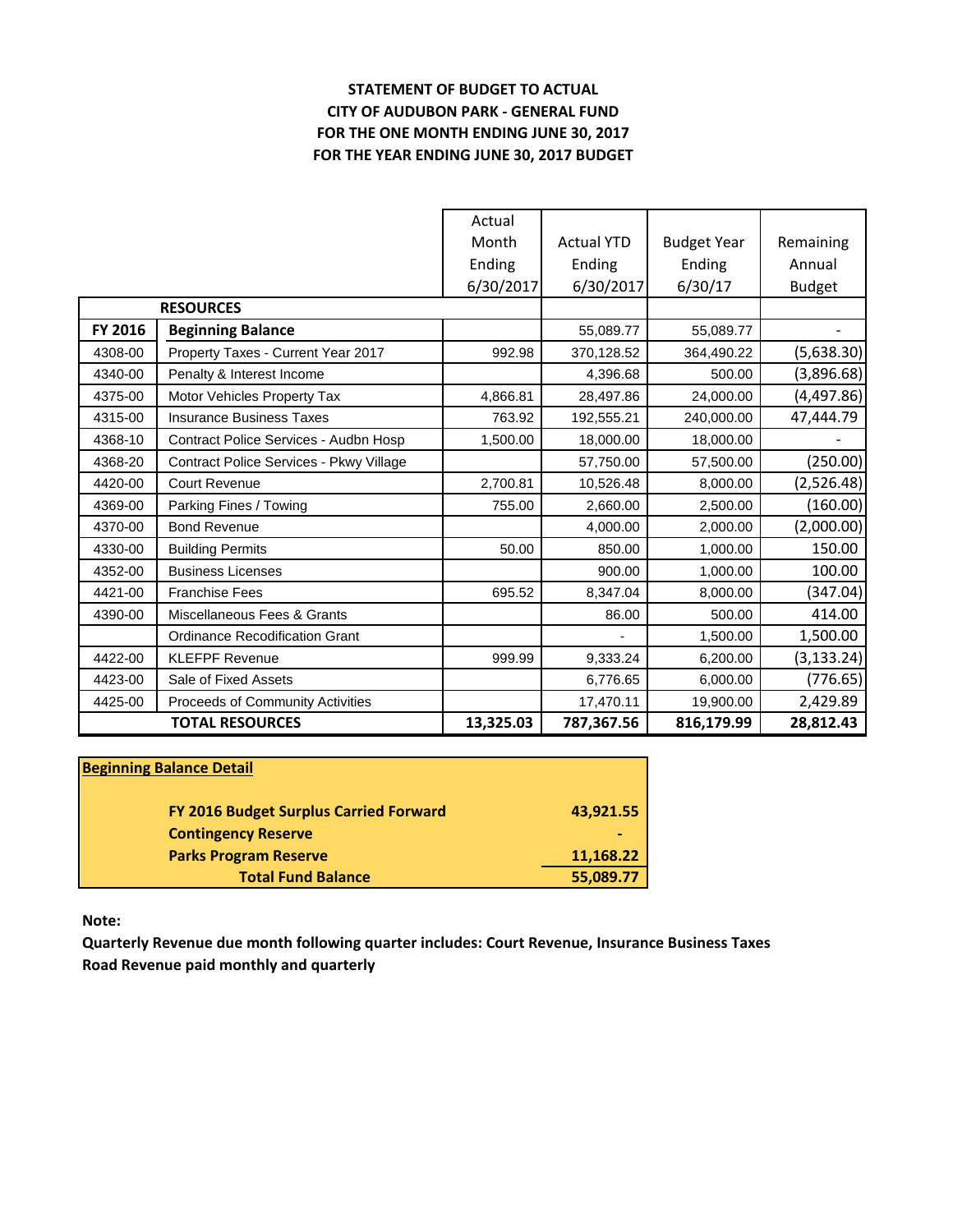## **STATEMENT OF BUDGET TO ACTUAL CITY OF AUDUBON PARK - GENERAL FUND FOR THE ONE MONTH ENDING JUNE 30, 2017 FOR THE YEAR ENDING JUNE 30, 2017 BUDGET**

|         |                                        | Actual    |                   |                    |               |
|---------|----------------------------------------|-----------|-------------------|--------------------|---------------|
|         |                                        | Month     | <b>Actual YTD</b> | <b>Budget Year</b> | Remaining     |
|         |                                        | Ending    | Ending            | Ending             | Annual        |
|         |                                        | 6/30/2017 | 6/30/2017         | 6/30/17            | <b>Budget</b> |
|         |                                        |           |                   |                    |               |
|         | <b>APPROPRIATIONS</b>                  |           |                   |                    |               |
|         | <b>Public Administration</b>           |           |                   |                    |               |
| 5300-00 | <b>Administrative Costs</b>            | 258.42    | 5,296.65          | 5,000.00           | (296.65)      |
| 5504-00 | Supplies & Equipment                   | 1,149.13  | 12,269.73         | 23,675.66          | 11,405.93     |
| 5500-00 | Repairs & Maintenance                  | 1,894.02  | 13,530.84         | 19,500.00          | 5,969.16      |
| 6500-00 | Utitlities - LG&E, Water, etc.         | 3,968.87  | 45,070.42         | 45,000.00          | (70.42)       |
| 5015-00 | Property Insurance                     | 79.55     | 954.60            | 954.62             | 0.02          |
| 5020-00 | Liability Insurance                    | 489.71    | 5,876.52          | 5,881.46           | 4.94          |
| 5350-00 | <b>Administrative Salaries</b>         | 5,425.67  | 47,401.32         | 50,500.00          | 3,098.68      |
| 5004-00 | Payroll Expense - SS / Medicare        | 415.06    | 3,626.00          | 3,213.00           | (413.00)      |
| 5005-00 | <b>Workers' Compensation Insurance</b> | 22.55     | 270.60            | 270.56             | (0.04)        |
| 5010-00 | Unemployment Reserve - 12%             |           |                   | 545.68             | 545.68        |
| 5200-00 | <b>City Attorney</b>                   |           | 24,083.31         | 25,000.00          | 916.69        |
| 5710-00 | Auditing                               |           | 6,200.00          | 6,000.00           | (200.00)      |
| 5740-00 | <b>Property Valuation</b>              |           | 6,588.48          | 6,000.00           | (588.48)      |
| 5527-00 | <b>Codification of Ordinances</b>      |           |                   | 3,200.00           | 3,200.00      |
|         | <b>Total Public Administration</b>     | 13,702.98 | 171,168.47        | 194,740.98         | 23,572.51     |
|         |                                        |           |                   |                    |               |
|         | <b>Contingency Reserve</b>             |           |                   | 50,000.00          | 50,000.00     |
|         |                                        |           |                   |                    |               |
|         | <b>Public Works</b>                    |           |                   |                    |               |
| 5452-10 | Supplies & Equipment                   | 315.20    | 4,818.23          | 5,000.00           | 181.77        |
| 5457-10 | Fuel                                   | 282.02    | 2,722.57          | 3,000.00           | 277.43        |
| 5410-10 | Maintenance                            | 26.95     | 710.64            | 1,500.00           | 789.36        |
| 5480-10 | Property Insurance                     | 27.79     | 333.48            | 333.48             |               |
| 5485-10 | Liability Insurance                    | 44.56     | 534.72            | 534.68             | (0.04)        |
| 5490-10 | Auto Insurance                         | 205.79    | 2,469.48          | 2,469.50           | 0.02          |
| 5450-10 | Works Dept. - Salaries                 | 3,480.00  | 30,160.00         | 31,200.00          | 1,040.00      |
| 5465-10 | Payroll taxes                          | 266.22    | 2,307.24          | 2,386.80           | 79.56         |
| 5470-10 | Unemployment reserve - 9%              |           |                   | 337.13             | 337.13        |
| 5475-10 | <b>Workers' Compensation Insurance</b> | 243.88    | 2,926.56          | 2,931.59           | 5.03          |
| 5454-10 | <b>Public Facilities</b>               |           |                   |                    |               |
| 5453-10 | Parks & Recreation                     | 63.54     | 11,081.66         | 21,000.00          | 9,918.34      |
| 5455-10 | Forest Management                      | 820.00    | 25,192.72         | 28,500.00          | 3,307.28      |
|         |                                        |           |                   |                    |               |
| 1112    | Road Fund Replenishment                |           | 15,073.05         | 25,073.00          | 9,999.95      |
| 1116    | Due to Sanitation Fund (audited)       |           | 3,636.00          |                    | (3,636.00)    |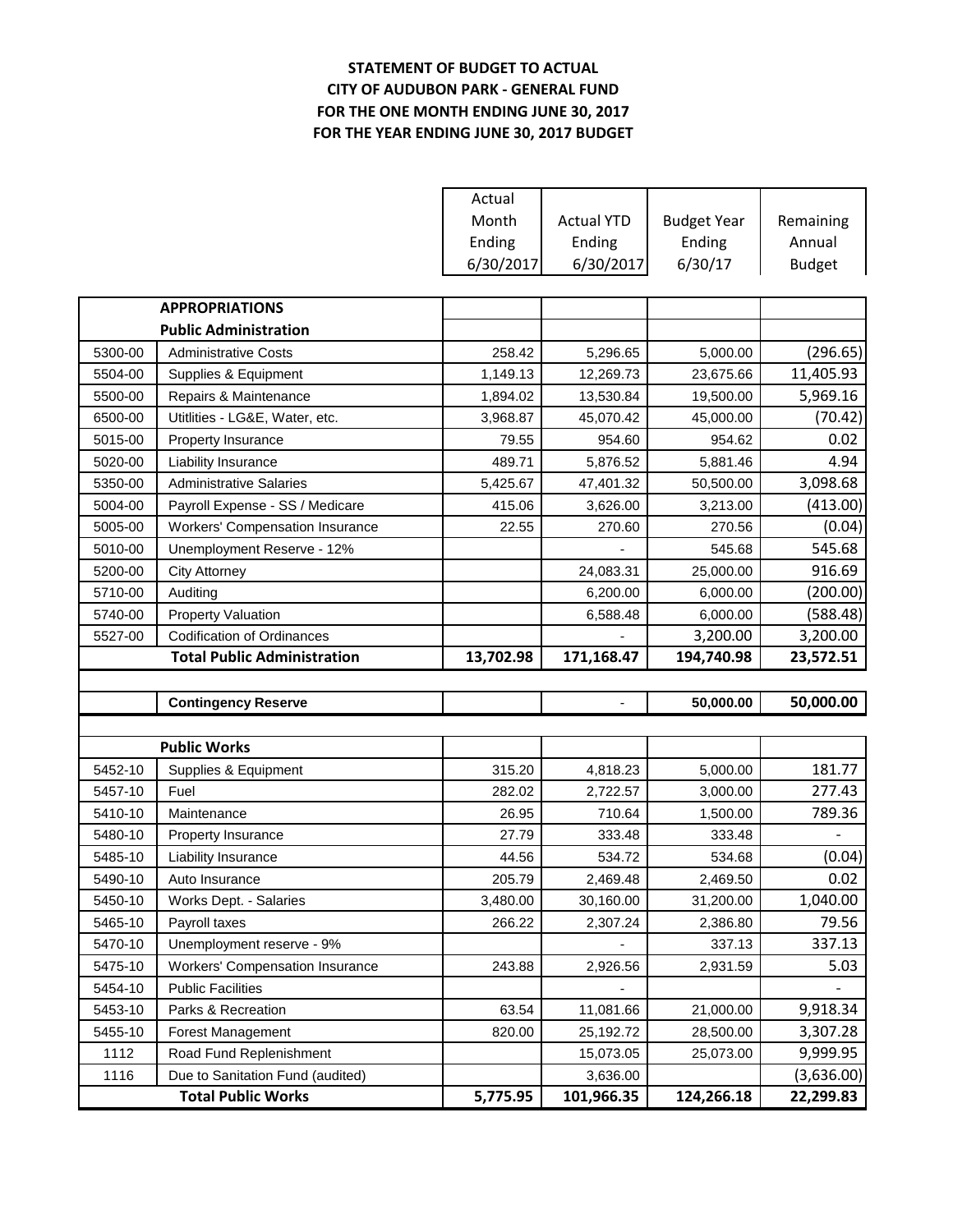## **STATEMENT OF BUDGET TO ACTUAL CITY OF AUDUBON PARK - GENERAL FUND FOR THE ONE MONTH ENDING JUNE 30, 2017 FOR THE YEAR ENDING JUNE 30, 2017 BUDGET**

|         |                                        | Actual    |                   |                    |               |
|---------|----------------------------------------|-----------|-------------------|--------------------|---------------|
|         |                                        | Month     | <b>Actual YTD</b> | <b>Budget Year</b> | Remaining     |
|         |                                        | Ending    | Ending            | Ending             | Annual        |
|         |                                        | 6/30/2017 | 6/30/2017         | 6/30/17            | <b>Budget</b> |
|         | <b>Public Safety</b>                   |           |                   |                    |               |
| 6130-20 | <b>Supplies</b>                        |           | 2,911.05          | 1,936.00           | (975.05)      |
| 6140-20 | Equipment                              | 160.04    | 11,432.27         | 13,000.00          | 1,567.73      |
| 6110-20 | Fuel                                   | 1,293.80  | 13,578.20         | 16,000.00          | 2,421.80      |
| 6100-20 | Maintenance                            | 387.45    | 11,704.95         | 12,000.00          | 295.05        |
| 6175-20 | Property Insurance                     | 142.89    | 1,714.68          | 1,714.64           | (0.04)        |
| 6180-20 | Liability Insurance                    | 2,132.31  | 25,587.71         | 25,587.77          | 0.06          |
| 6185-20 | Auto Insurance                         | 599.51    | 7,257.00          | 7,338.26           | 81.26         |
| 6150-20 | <b>Public Safety Salaries</b>          | 32,456.00 | 298,390.50        | 304,688.00         | 6,297.50      |
| 6160-20 | Payroll Taxes                          | 2,559.38  | 23,529.59         | 21,778.63          | (1,750.96)    |
| 6170-20 | <b>Workers' Compensation Insurance</b> | 1,981.68  | 23,780.16         | 23,785.12          | 4.96          |
| 6165-20 | Unemployment Reserve - 79%             |           |                   | 3,076.19           | 3,076.19      |
| 6155-20 | <b>KLEFPF/KACP Accreditation</b>       | 999.99    | 9,183.32          | 6,200.00           | (2,983.32)    |
|         | <b>Total Public Safety</b>             | 42,713.05 | 429,069.43        | 437,104.61         | 8,035.18      |
|         |                                        |           |                   |                    |               |
|         | <b>TOTAL APPROPRIATIONS</b>            | 62,191.98 | 702,204.25        | 806,111.77         | 103,907.52    |

**Note:**

**Quarterly Payments include: Unemployment Insurance**

**Worker's Compensation audit and final payment settlement occurs after the fiscal year end**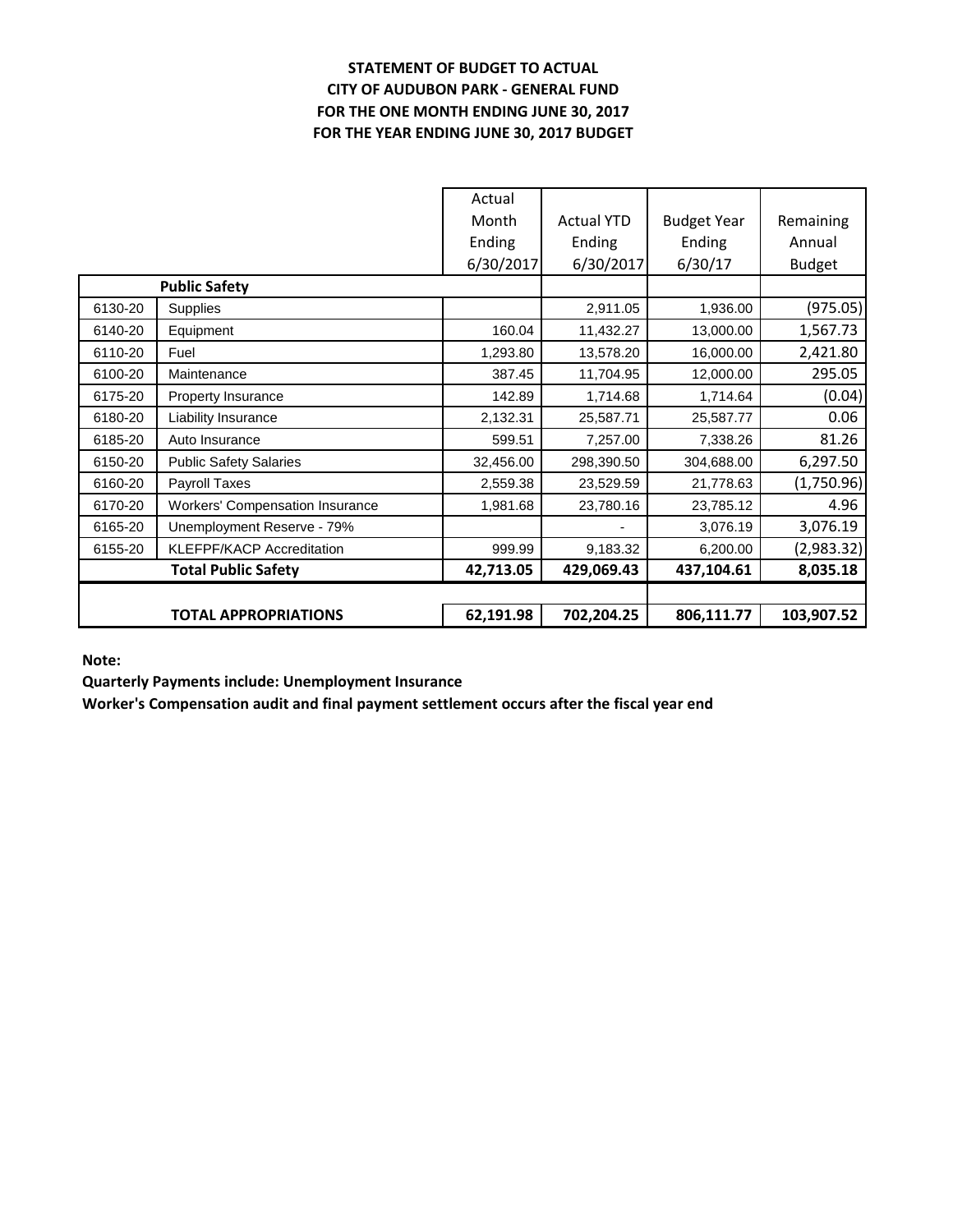### **BUDGET TO ACTUAL ANALYSIS CITY OF AUDUBON PARK - SANITATION FUND FOR THE YEAR ENDING JUNE 30, 2017 BUDGET FOR THE ONE MONTH ENDING JUNE 30, 2017**

|              |                                       | Actual       |                   |                    |               |
|--------------|---------------------------------------|--------------|-------------------|--------------------|---------------|
|              |                                       |              | <b>Actual YTD</b> | <b>Budget Year</b> | Remaining     |
|              |                                       | Month Ending | Ending            | Ending             | Annual        |
|              |                                       | 6/30/2017    | 6/30/2017         | 6/30/17            | <b>Budget</b> |
|              | <b>RESOURCES</b>                      |              |                   |                    |               |
| FY 2016      | <b>Beginning Balance</b>              |              | 24,951.72         | 21,460.86          | (3,490.86)    |
| 4329-16      | Waste Mgmt Fee                        |              | 138,865.45        | 138,730.06         | (135.39)      |
| 1115         | Due from General Fund                 |              | 3,636.00          |                    | (3,636.00)    |
|              | <b>TOTAL RESOURCES</b>                |              | 167,453.17        | 160,190.92         | (7, 262.25)   |
|              | <b>APPROPRIATIONS</b>                 |              |                   |                    |               |
| 6600-40      | <b>Waste Collection Contract</b>      | 10,537.31    | 126,361.93        | 125,851.80         | (510.13)      |
| 6602-40      | <b>Storm Damage</b>                   |              | 1,550.00          | 12,878.26          | 11,328.26     |
|              |                                       |              |                   |                    |               |
|              | <b>TOTAL APPROPRIATIONS</b>           | 10,537.31    | 127,911.93        | 138,730.06         | 10,818.13     |
|              |                                       |              |                   |                    |               |
| <b>NOTE:</b> |                                       |              |                   |                    |               |
|              | <b>Storm Damage Reserve (audited)</b> |              |                   |                    |               |
|              | Storm Damage Reserve 2015             | 12,186.76    |                   |                    |               |
|              | Storm Damage Reserve 2016             | 12,764.96    |                   |                    |               |

| Balance of Storm Damage Reserve | 39.541.24 |
|---------------------------------|-----------|

Storm Damage Reserve 2017 (unaudited) 14,589.52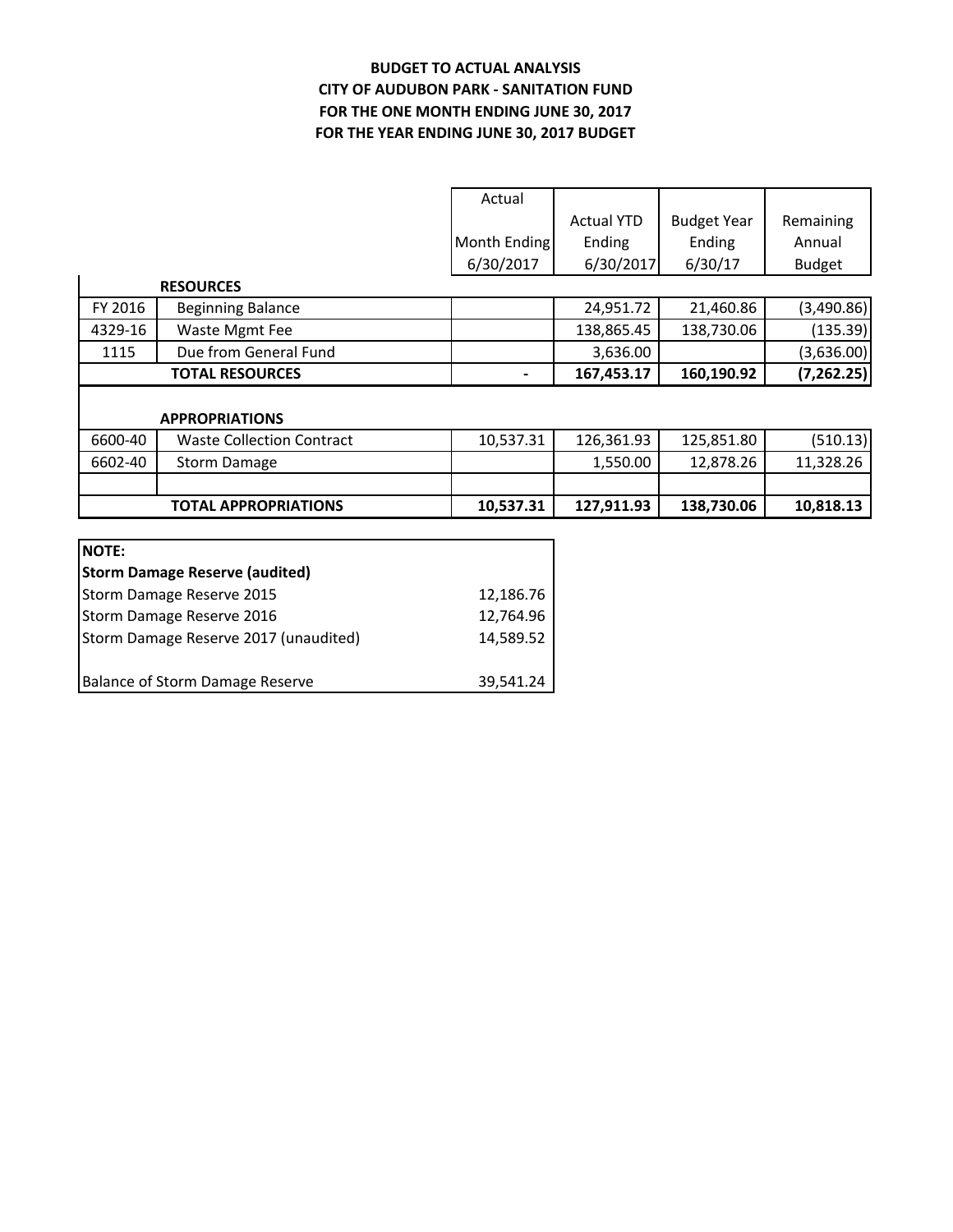### **STATEMENT OF RECEIPTS AND DISBURSEMENTS CITY OF AUDUBON PARK - ROAD FUND FOR THE YEAR ENDING JUNE 30, 2017 BUDGET FOR THE ONE MONTH ENDING JUNE 30, 2017**

|                               |                                              | Actual       | Actual            |                    |               |
|-------------------------------|----------------------------------------------|--------------|-------------------|--------------------|---------------|
|                               |                                              |              |                   | <b>Budget Year</b> | Remaining     |
|                               |                                              | Month Ending | <b>YTD Ending</b> | Ending             | Annual        |
|                               |                                              | 6/30/2017    | 6/30/2017         | 6/30/17            | <b>Budget</b> |
|                               | <b>RESOURCES</b>                             |              |                   |                    |               |
| FY 2016                       | <b>Beginning Balance</b>                     |              | 26,000.00         | 26,000.00          |               |
| 4380                          | Road Fund/Kentucky Municipal Aid             | 2,361.78     | 29,625.82         | 30,000.00          | 374.18        |
| 1112                          | <b>General Fund Appropriation</b>            |              | 15,073.05         | 25,073.00          | 9,999.95      |
|                               | <b>TOTAL RESOURCES</b>                       | 2,361.78     | 70,698.87         | 81,073.00          | 10,374.13     |
|                               |                                              |              |                   |                    |               |
|                               | <b>APPROPRIATIONS</b>                        |              |                   |                    |               |
| 6405-50                       | <b>Street Paving/Repair</b>                  |              | 6,781.15          | 81,073.00          | 74,291.85     |
|                               |                                              |              |                   |                    |               |
|                               | <b>TOTAL APPROPRIATIONS</b>                  |              | 6,781.15          | 81,073.00          | 74,291.85     |
|                               |                                              |              |                   |                    |               |
|                               | <b>Note: Detailed Analysis of Road Fund</b>  |              |                   |                    |               |
|                               | Balance Paid from General Fund prior to 2015 | 15,073.05    |                   |                    |               |
| 2015 Road Fund Cash           |                                              | 35,013.09    |                   |                    |               |
|                               | Total available from FY 2015                 | 50,086.14    |                   |                    |               |
| 2016 Road Fund Revenue        |                                              | 29,404.80    |                   |                    |               |
| 2016 Road Fund Appropriations |                                              | 38,461.68    |                   |                    |               |
| 2016 Road Fund Cash           |                                              | (9,056.88)   |                   |                    |               |
|                               | 2017 Road Fund Revenue                       | 29,625.82    |                   |                    |               |
|                               | 2017 Road Fund Appropriations                | 6,781.15     |                   |                    |               |
|                               |                                              | 22,844.67    |                   |                    |               |
|                               | <b>Total Road Fund</b>                       | 63,873.93    |                   |                    |               |
|                               |                                              |              |                   |                    |               |
|                               |                                              |              |                   |                    |               |